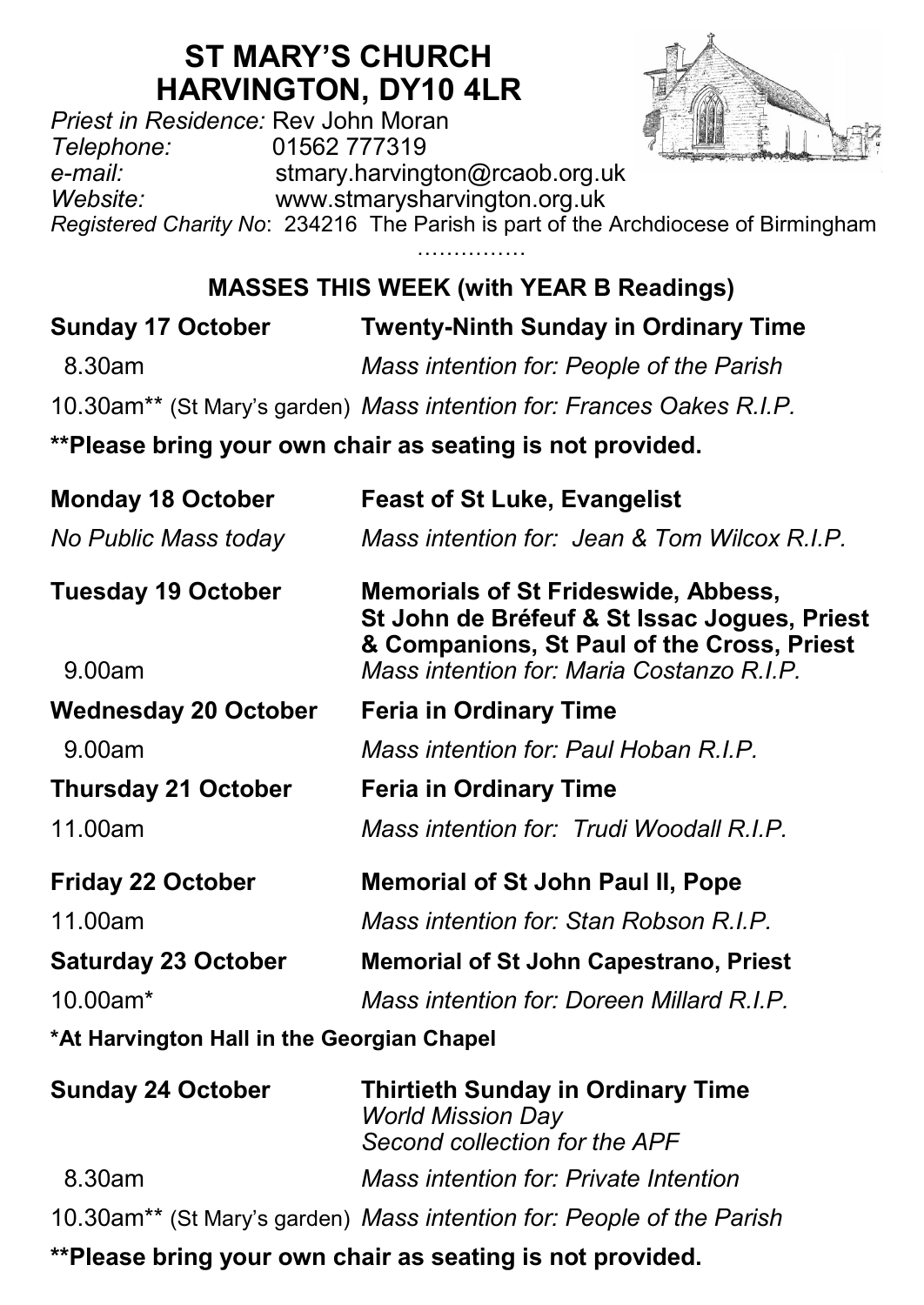**Anniversaries in October:** Rev Robert Heydon (1718), Rev Charles Fitzwilliams (1750), Mary Brownlow (1852), Anne Spink (1894), Mary Leonie Pedley (1957), Betty Grant (1970), Sidney Rochford (1979), Dermot Higgins (1983), Bernard Campbell (2001), Dorothy Green (2001), Maureen Riley (2002), David Phillips (2005), Stanley Robson (2009), Betty Sanders (2012), Albin Gordon (2012) Ian Challand (2013), Maria Costanzo (2013), Michael Grant (2015), Doreen Millard (2016), Michael Butler (2017), James Arbuthnott (2018), Paul Hoban (2018), Maureen Ribbins (2018), Denis Conway (2020), Josephine Hardwick (2020)

…………………………………………………………………….

**In your prayers please remember parishioners and friends who are sick:**  Deirdre Brookes, Elizabeth Causer, Kathleen Clark, Liz and Lionel Cornish, Bob Grant, Jane and Peter Handley, Kay Hildebrandt, Sean McDermott.

…………………………………………



… for all your offerings and donations. They are always gratefully received and enable Fr John to maintain our parish and to minister to our community.

**Contributions to the Parish: 4th-11th October**

 Regular, weekly Gift Aid Direct Debit: £316.00 Gift Aid Envelopes: £100.50 Loose cash: £182.01

…………………………………………...…..

During the month of **OCTOBER** we are encouraged to recite the Rosary. The Vatican website offers advice on how to pray the Rosary: www.vatican.va/ special/rosary/documents/misteri\_en.html

…………………………………………………

### **WELCOME TO ST MARY'S!**

We ask everyone attending our premises to take note of the following:

- 'Track and Trace': It is no longer a legal requirement to provide contact details at a venue. If someone attends our premises who is found to be a Covid positive case, we will inform everyone on our parish email database. If you are not on our database and you want to be alerted you may provide us with your contact details or scan the displayed NHS QR code on your phone.
- When inside church, the congregation are strongly recommended to wear face coverings.
- The congregation are asked to spread out and not to kneel if someone is sitting down on the pew in front of them.
- If members of the congregation would like to ensure social distancing they may use a 'Please Leave Space' sign (available in the porch) and place it on the seat beside them in their pew.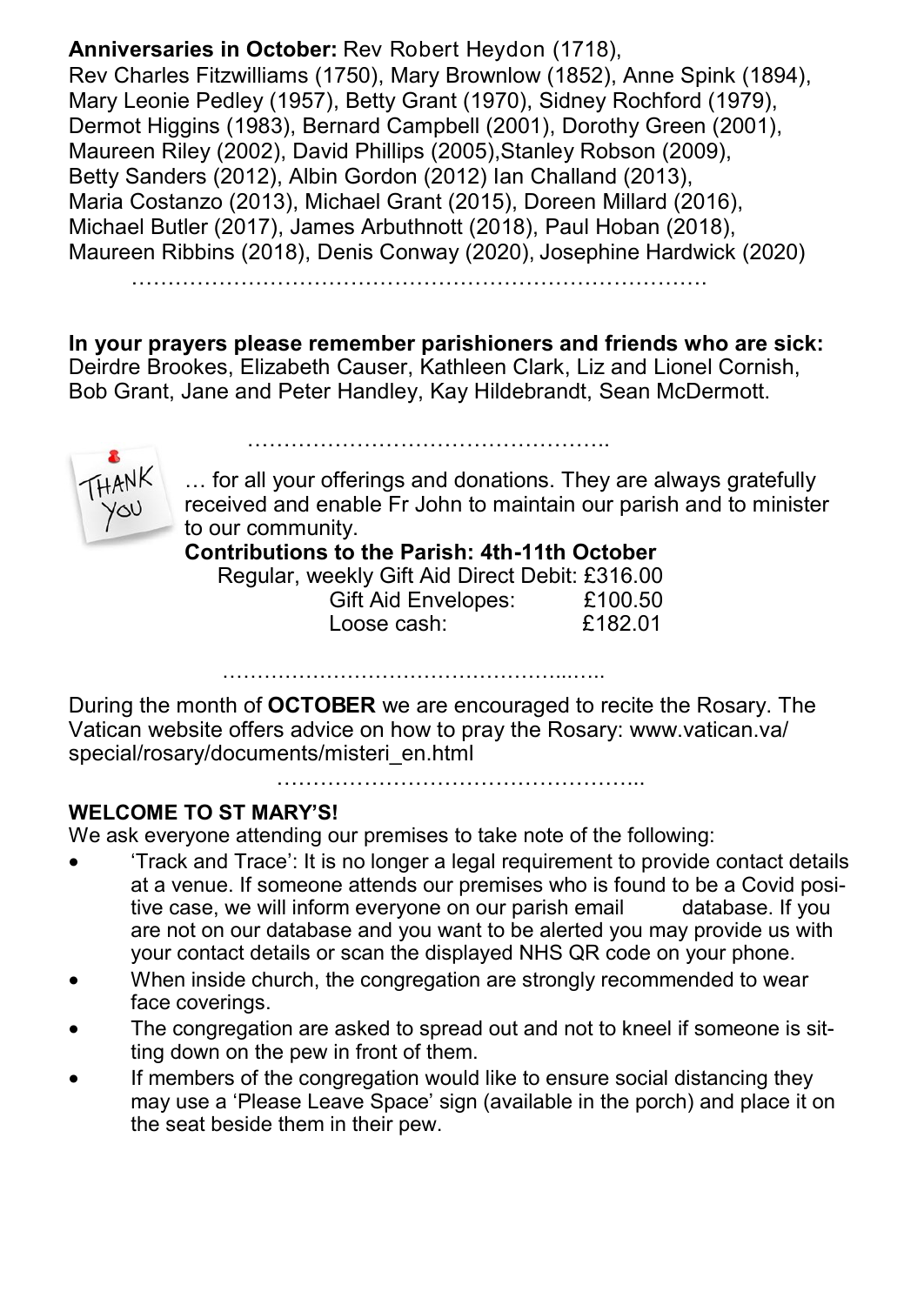

## **LIFE ISSUES**

All life is sacred - a gift from God. This is why the Church opposes abortion (ending life in the womb) and Euthanasia (ending life before natural death). Instead the Church believes all life should be cherished at all times. The Church endorses practical initiatives to help those in need including

better palliative care for the terminally ill, and support for mothers-to-be.

Archbishop Bernard Longley asks us to take note of the issue via the Bishops' Conference website [https://www.cbcew.org.uk/life](https://www.cbcew.org.uk/life-issues)-issues ahead of the Assisted Dying Bill which is due to receive its Second Reading in the House of Lords, with full debate, on Friday 22 October 2021.

Earlier this year, a Private Members Bill on 'Assisted Dying' was introduced in the House of Lords by Baroness Molly Meacher, Chair of Dignity in Dying. The Bill is almost identical in form to the 'Marris Bill', which was overwhelmingly defeated by 330 votes to 118. In the House of Commons in 2015. None of the serious concerns raised at the time have been factored into this new piece of legislation.

In essence it permits an adult who is terminally ill (less than 6 months to live) to be assisted in ending their life, provided a declaration is signed by them, a witness, two doctors (one attending and one independent) and a Judge of the High Court Family Division has then consented to the request. [Full details of](https://bills.parliament.uk/publications/41676/documents/322)  [the Bill can be found here.](https://bills.parliament.uk/publications/41676/documents/322) Our main concerns with the Bill can be summarised as follows: Protecting the Most Vulnerable, The Experience of Other Countries and Investing in Care and Not Ending Care. [Find out more.](https://www.cbcew.org.uk/home/our-work/life-issues/the-assisted-dying-bill-2021/)

………………………………………..



**FRIENDS OF THE HOLY LAND** are back in post Covid business – the poor people in the Holy Land are not and are desperate. The local FHL branch and are putting on a meal for supporters in **St Ambrose Hall** on **Thursday November 25th@ 7.00pm.** Please take up your tickets for a lovely evening of food, wine and a quiz with prizes for the best guestimate of the wines that you will be drinking. Food, wine, entertainment, all for only **£20.00.** Tickets available from Sunday 17th October from: Gail and Stephen Brown, Jenny Wilcox, Anne and Jim Quinn.